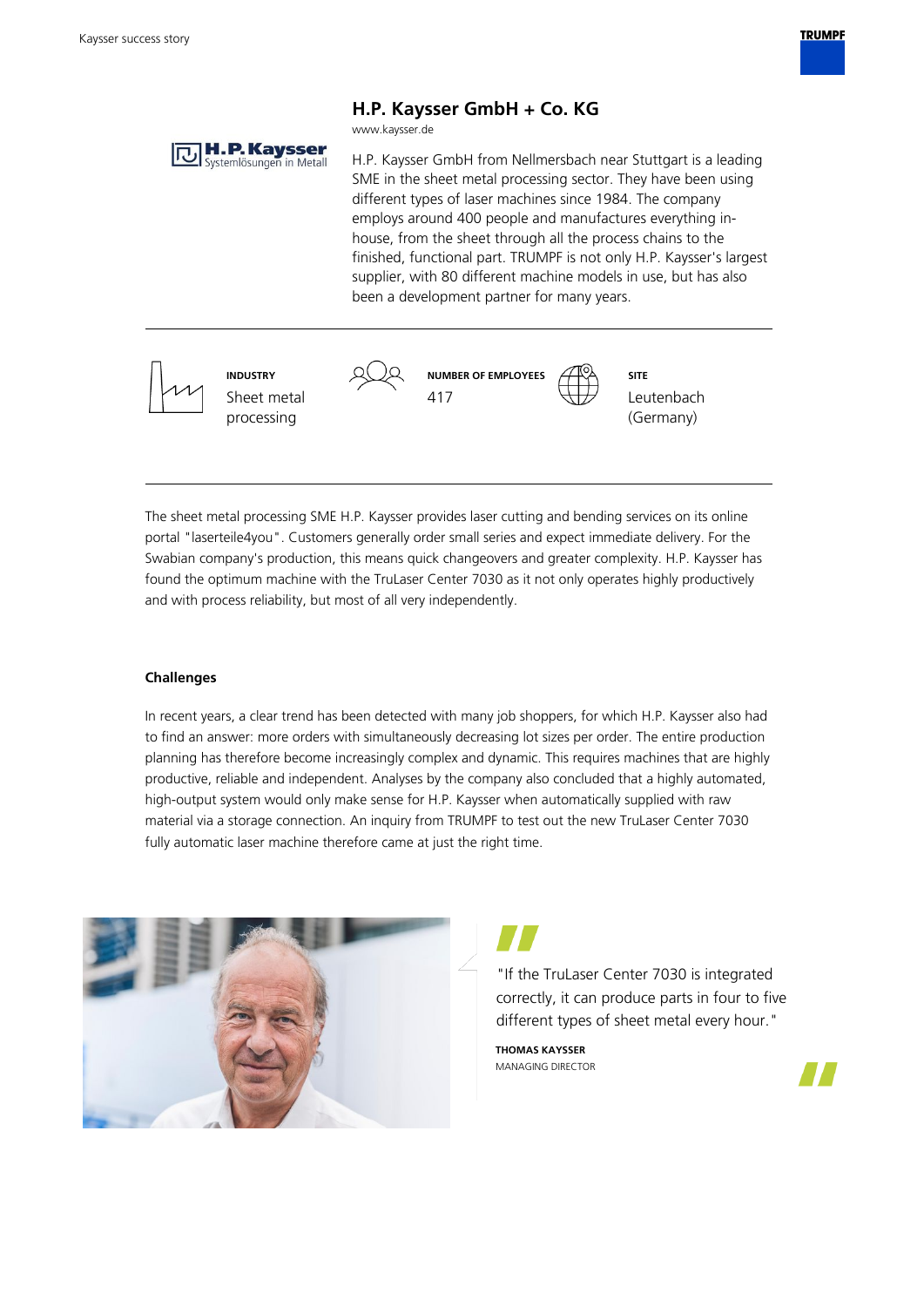

"The TruLaser Center 7030 is perfectly suited for delicate materials. At first we had small lot sizes in mind, now we use it for medium-sized series from quantities of 100 with our storage capacity in mind."

**ALEXANDER KNAUER**



Solutions To process a wide range of materials in small batches on a daily basis, automated raw material feeding via a storage connection was a key requirement for H.P. Kaysser. The optimal solution was found by working closely with TRUMPF. The existing STOPA storage system with 54 places was connected to the front of the TruCenter 7030 to integrate the machine onto the job floor in a value stream-optimized way.

Implementation H.P. Kaysser had two years as a test customer to thoroughly test the new full-service laser machine in operation. According to Managing Director Thomas Kaysser, it was the success of the storage connection that quickly generated enthusiasm for the system. Employees now work under less pressure, processes can be planned better in advance, and there is flexibility for including urgent orders. H.P. Kaysser uses the TruLaser Center 7030 primarily for stainless steel, aluminum and galvanized sheet metal in thicknesses of one to three millimeters. The machine has proven itself especially when working with sensitive materials. The company had initially planned for small batches, but today H.P. Kaysser uses the TruLaser Center 7030 for medium batches of 100 pieces or more according to storage facilities.

Outlook Networked with eight other laser machines, the TruLaser Center 7030 fits perfectly into H. P. Kaysser's production chain.. With this investment, the management has taken a long-term decision: "The machine and its innovative concept will be with us into the next decade."







**Find out more about our TruLaser Center 7030**